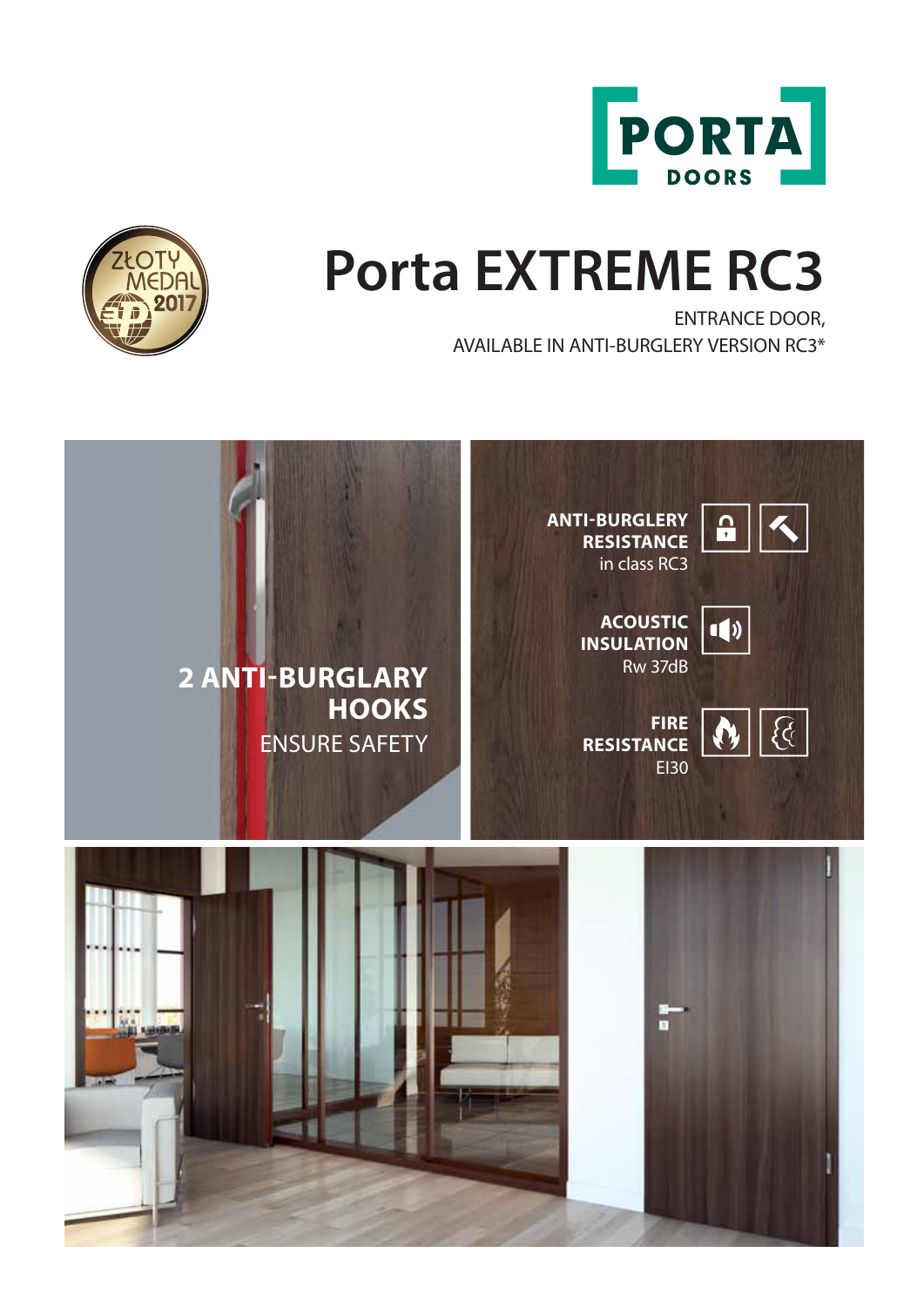# Porta EXTREME RC3

**PORTA** 

RC3\* entrance door, available in anti-burglery version, intended for buildings. Available in a broad range of sheet metal covering with wood grain laminate coating.



**2 ANTI-BURGLARY HOOKS**



**STRIP LOCK** Winkhaus multipoint hook-bolt lock



**STEEL THRESHOLD**



DOOR LEAF THICKNESS 49 MM



**ANGULAR METAL FRAME**  100 wide



**ADJUSTABLE PORTA SYSTEM**



**PROJEKT FRAME**



**4 ANTI-BURGLARY BOLTS**



**EYEHOLE**



**2 INTERNAL HINGES**



**3 THREE-PIECE HINGES**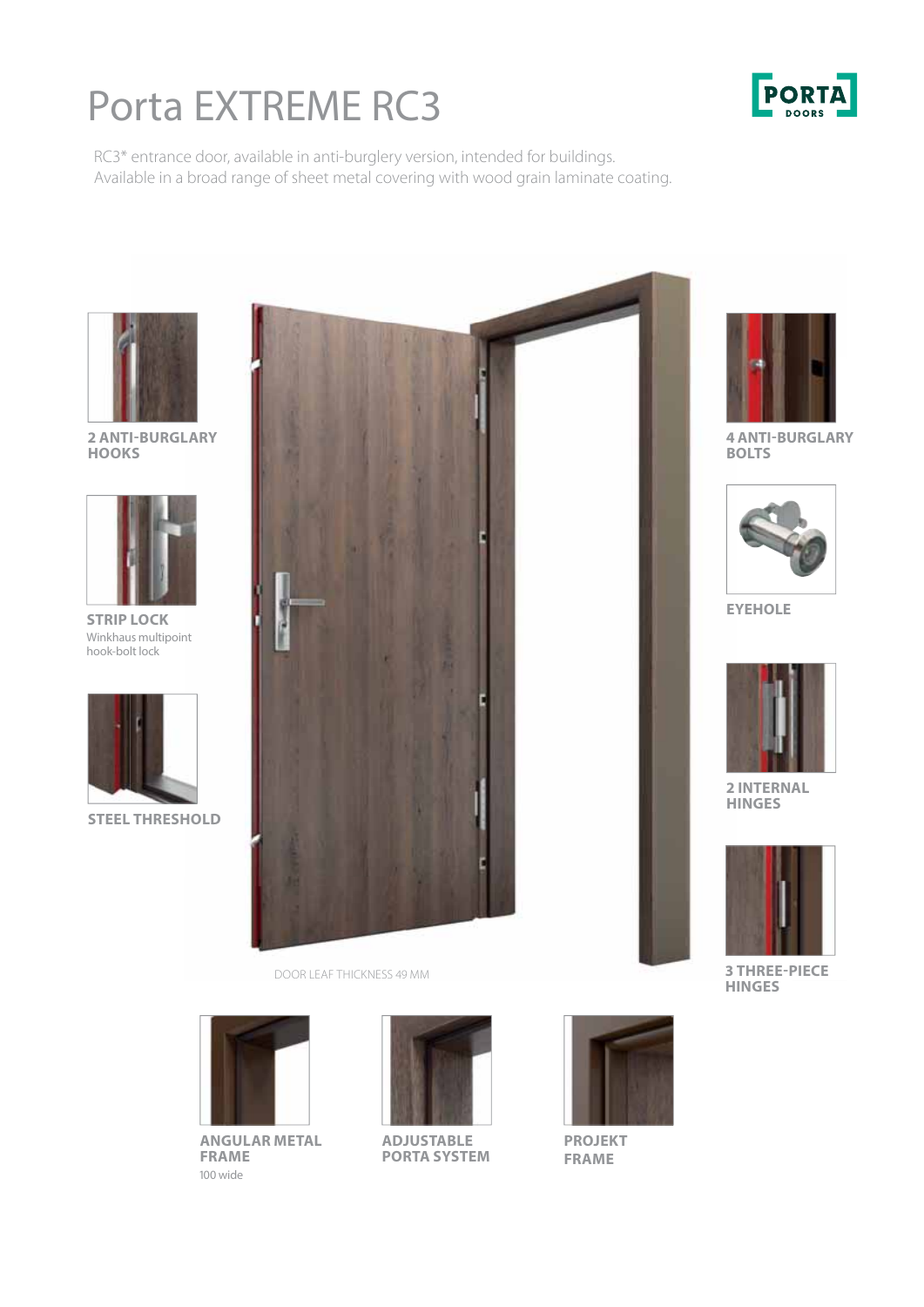

### EXTREME DOORS ARE AVAILABLE IN TWO TYPES:

### TYPE I

- RC3 class in accordance with PN EN 1627-2012
- acoustic insulation class Rw 37 dB

### TYPE II

- features of I type doors
- fire resistance EI30
- smoke resistance–  $S_{200}$

### DOOR LEAF

 Rebated door leaf whose insulation is a special 5-layer construction in the frame of glued coniferous timber. The entire structure is covered with high density fibreboard (HDF). Two or three reinforced internal hinges. Hook lock with the Winkhaus STV clamping mechanism.

#### DOOR FRAMES

- Angular, metal frame, 100 mm wide. Made of 1.5 mm sheet metal, zinc-coated on both sides. Equipped with fire-resistant seal, eight mounting dowels and a metal threshold of stainless steel (120 mm).
- Door frame PROJEKT
- The door frame Projekt PREMIUM is available along with the Documentation of the Admission for Individual Use-processing: Department of Contracts.
- Adjustable and reinforced door frame Porta SYSTEM, angle strip 80 mm wide.

### ACCESSORIES IN DOOR PRICE

- Strip lock with the Winkhaus STV clamping mechanism.
- Anti-burglary insert
- Handle with anti-burglary escutcheon plate (Safe)
- Two (metal door frame) or three (reinforced PS door frame) internal hinges in silver
- Four interlocking door bolts
- In addition, type II high-temperature expanding seal on the rim of the door leaf (except for the lower edge)
- The door frame is equipped with a metal threshold of stainless steel and reinforcement for self-closer

### **COMMENTS**

- National Technical Assessment no. ITB-KOT 2017/0007
- In order to fulfill the conditions of construction law regarding doors with fire insulation and/or smoke resistance, a self-closer must be applied.
- Fire-rated doors must be equipped with escutcheon plate and handle with steel core.
- If you decide to use any other hardware than the one offered by PORTA, you should follow the quidelines set out in the warranty card.